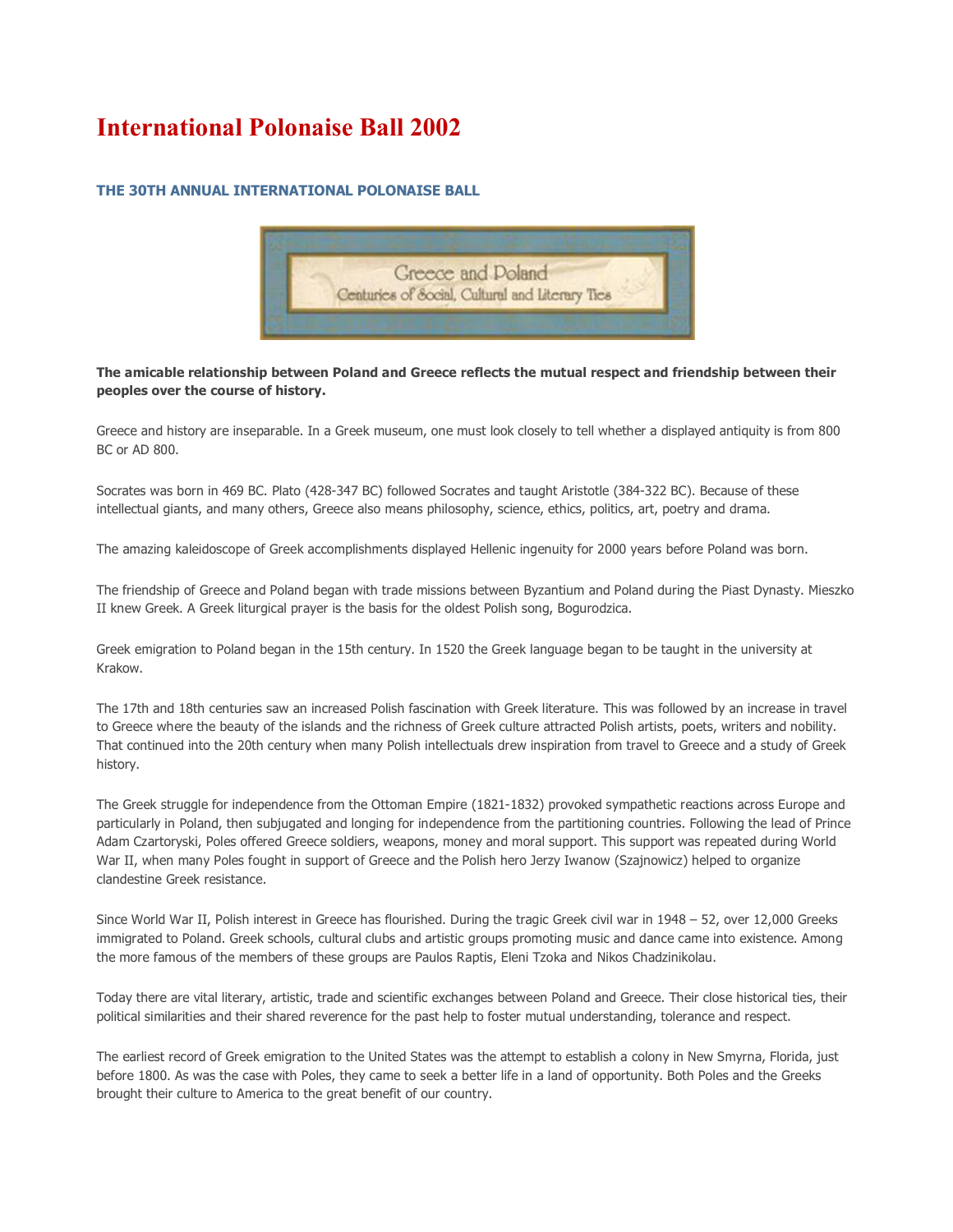



# **THE WHITE HOUSE**

WASHINGTON February 5, 2002

I am pleased to send warm greetings to those gathered for the 30th International Polonaise Ball hosted by The American Institute of Polish Culture. Special congratulations to tonight's honorees as you receive Gold Medals in recognition of your contributions to society.

One of America's greatest strengths is its diverse population. For centuries, immigrants have come here seeking freedom and opportunity with the hope of finding a better life. As you look back at adversities overcome and great goals attained, you can take pride in your accomplishments and lasting contributions to the success of our Nation.

Your celebration's theme, "Poland and Greece -- Centuries of Social, Diplomatic, and Cultural Ties' " recognizes that trust, cooperation, and peace between nations are built on understanding, and that real understanding comes from communication. I commend your organization for its commitment to promote cultural interaction and the development of relationships among leaders and citizens of different countries. I also applaud your efforts to preserve your rich customs and history. By sharing your heritage, you help others to take pride in their roots and to better understand the values and ideals on which the United States was founded.

Laura joins me in sending our best wishes on this special occasion.

suise





Prezydent Rzeczypospolitej Polskiej **TRANSLATION**

Warsaw, 7 February 2002

Subject: To the Guests and Organizers of the 30th International Polonaise Ball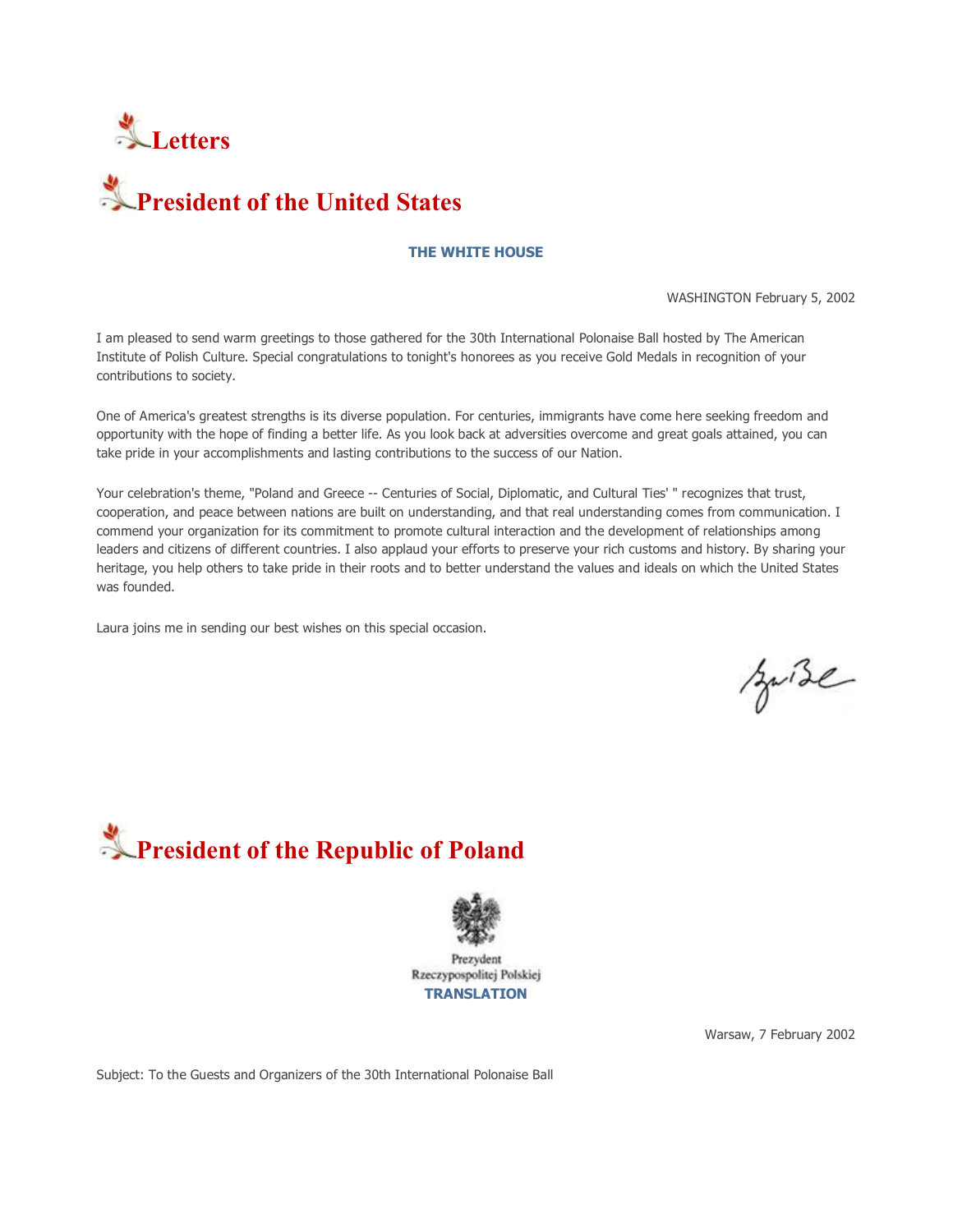#### **Ladies and Gentlemen,**

I am happy to offer you once again the assurances of my warm feelings and my appreciation for the work of the American Institute of Polish Culture. The thirtieth anniversary of your organization is an excellent opportunity to congratulate you on your many successful projects, and to offer heartfelt thanks to the Institute's founder and President, Mrs. Blanka A. Rosenstiel, for her efforts and perseverance. I highly value the Institute's role in promoting Polish culture in the United States, and your contribution to the strengthening of cordial relations between the Polish people and the American people.

This year's International Polonaise Ball celebrates the tradition of friendly ties between the Polish people and the Greek people. The fortunes and works of the many eminent figures of both nations have found a lasting place in the histories of our two countries.

To this day, they continue to stir the imagination and provide inspiration for the successive generations. Today, we enjoy very close mutual relations, and credit for that is due, among others, to American Institute of Polish Culture Gold Medal Recipients: Mrs. Eleni Tzoka and Mr. Nikos Chadzinikolau. Please accept my congratulations on your admirable professional achievements.

Ladies and Gentlemen, I wish you satisfaction at seeing your plans and intentions at the American Institute of Polish Culture fulfilled.

I also wish you good fortune and good health in 2002.

Aussauar Kerenicioni

Aleksander Kwasniewski

# **Ambassador of the Republic of Poland**

## **EMBASSADOR OF THE REPUBLIC OF POLAND**

Washington, 02.04,2002

Lady Blanka A. Rosenstiel Prezes The American Institute of Polish Culture

#### **Dear Madam Consul,**

Please, accept my sincere congratulations on the occasion of the 30th Annual International Polonaise Ball.

Although I cannot personally share with you the joy of this unique evening, I am happy to know that once again - thanks to your creativity and good energy as well as the excellent work of the American Institute of Polish Culture - a lot of Poland's friends will get together to enjoy the atmosphere of this unusual feast of cultures.

I am particularly pleased knowing that this year's Ball celebrates the close historic and cultural ties between Poland and Greece the country of a great past and promising future, the country of a people who once opened an unexhausted, rich cultural source for other nations and cultures, and who now so dynamically and positively participate in the new structures of a contemporary Europe.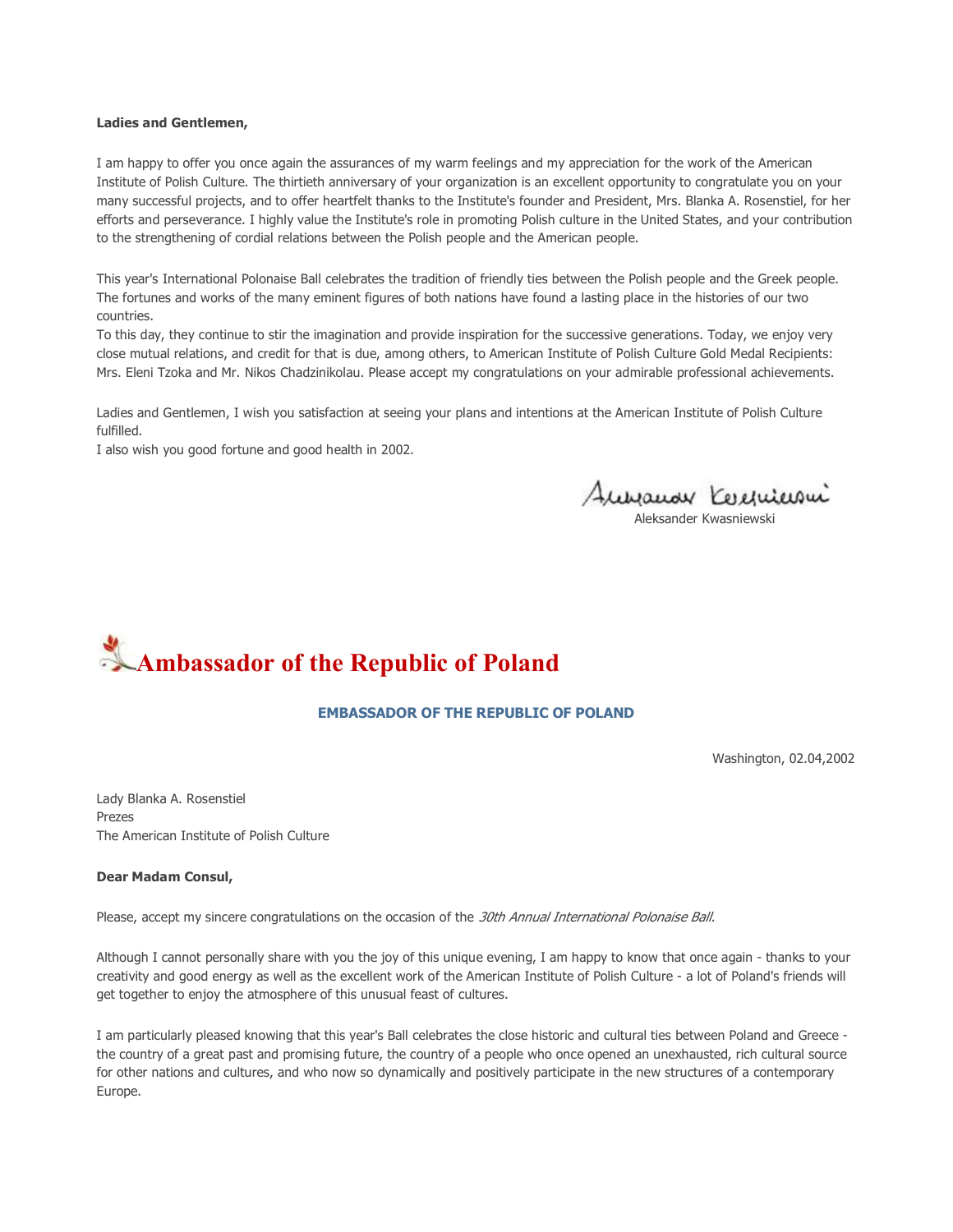Let me extend my warmest greetings to our Greek friends!

Dear Madam, I would like to take this opportunity to express my gratitude for everything that you, personally, and the American Institute of Polish Culture under your leadership have been doing to promote the presence of Polish culture in the US, strengthening, in this beautiful and effective way, the ties of friendship between Poland and America. I am convinced that the 30th International Polonaise Ball dedicated to Greece and celebrated on American soil will create a perfect meeting space for three so close yet different traditions brought together in the very heart of warm and welcoming Florida.

I would like to wish all the participants of the Ball a wonderful and unforgettable evening.

Przemyslaw Grudzihski



## **MESSAGE BY THE AMBASSADOR OF GREECE MR. ALEXANDER PHILON ON THE OCCASION OF THE 30th ANNUAL INTERNATIONAL POLONAISE BALL FEBRUARY 9,2002, MIAMI BEACH, FLORIDA**

February 9, 2002, Miami Beach, Florida

It is a great pleasure and a special honour for me to extend my cordial greetings to the distinguished members and guests of the American Institute of Polish Culture on the occasion of the 301h International Polonaise Ball.

This important event constitutes an excellent opportunity to pay tribute to all those who have joined the American Institute of Polish Culture in the noble effort of promoting not only Polish culture, which we all admire, but also the links between cultures that have created in Europe a real cultural space with no borders or limits.

In particular, I would like to express my appreciation to the Institute for its decision to honor Greece at today's event, highlighting the importance of the traditional cultural ties between Greece and Poland. In your program, you have rightly put the focus on some important aspects of these ties.

May I also congratulate you for your presentation of Gold Medals to Professor Nikos Chadzinikolau and Mrs. Eleni Tzoka, both of whom represent our two cultures in ways which make us profoundly proud.

Together with my feelings of deep appreciation and high esteem, I would like to wish wholeheartedly success and prosperity to you all.

m

Alexander Philon Ambassador of Greece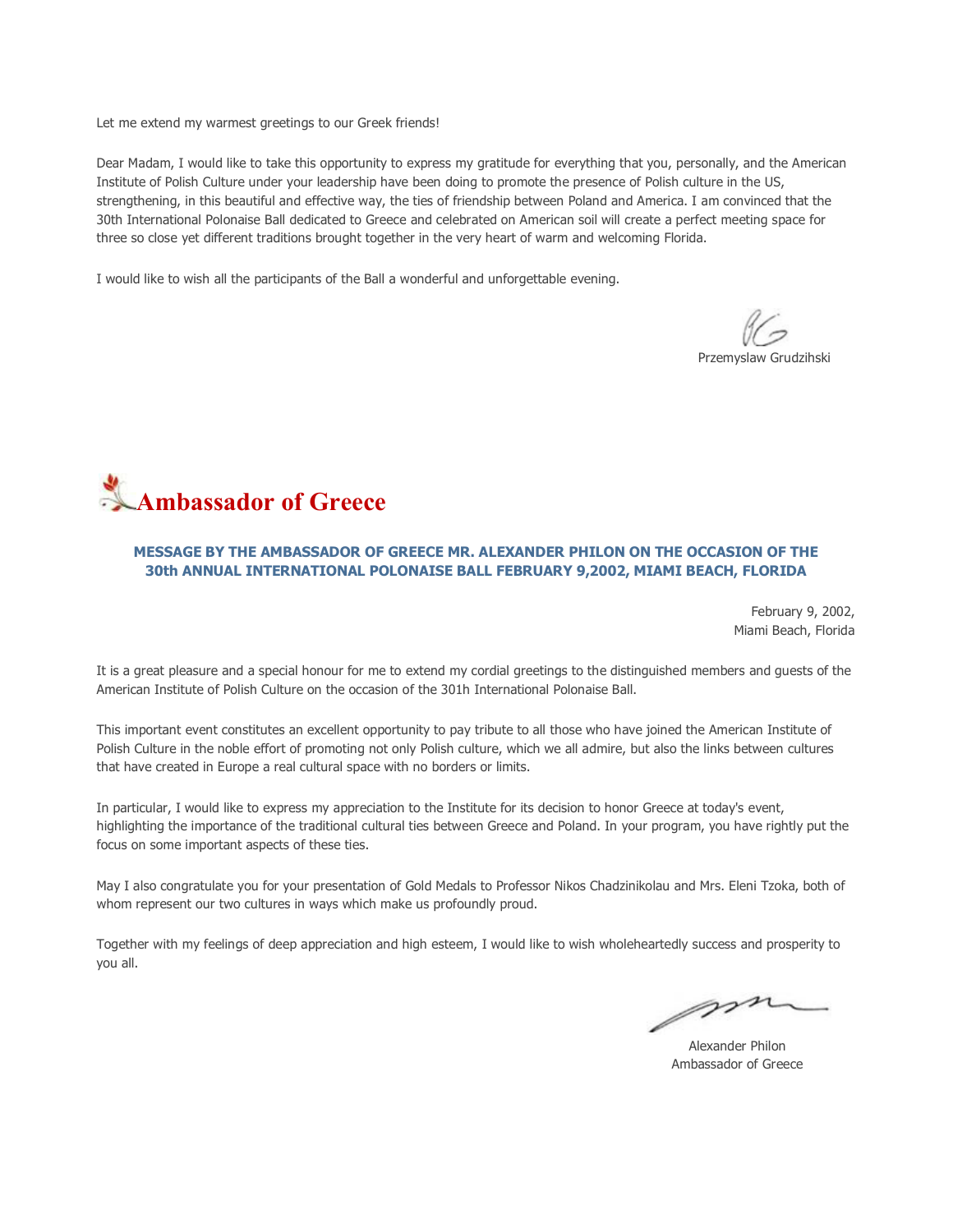



**ARCHDIOCESE OF MIAMI** Office of the Archbishop

February 9, 2002

#### **Dear Lady Rosentiel:**

It is my pleasure to extend greetings to all who are participating in the Thirtieth Polonaise Ball, this year honoring the beautiful country of Greece.

In particular, I greet the many distinguished guests from the Polish and Greek civic, diplomatic, religious and business communities. Allow me also to express my sentiments of congratulations to Professor Nikos Chadzinikolau and Mrs Eleni Tzoka whom you honor this evening.

The rich cultural mix found in South Florida is one of our greatest characteristics. Here individuals and families not only preserve their unique cultural practices but also contribute to the beautiful mosaic of peoples which makes up our community. So many of these peoples have roots which can be traced to the classic Greek culture. Its history, arts, theology, literature and scientific discoveries continue to advance human civilization and the progress of peoples everywhere.

May the Lord continue to bless you and all those who share in this year's celebration abundantly. With personal good wishes, I am

Sincerely in the Lord,

+ John C. Favalow

Archbishop of Miami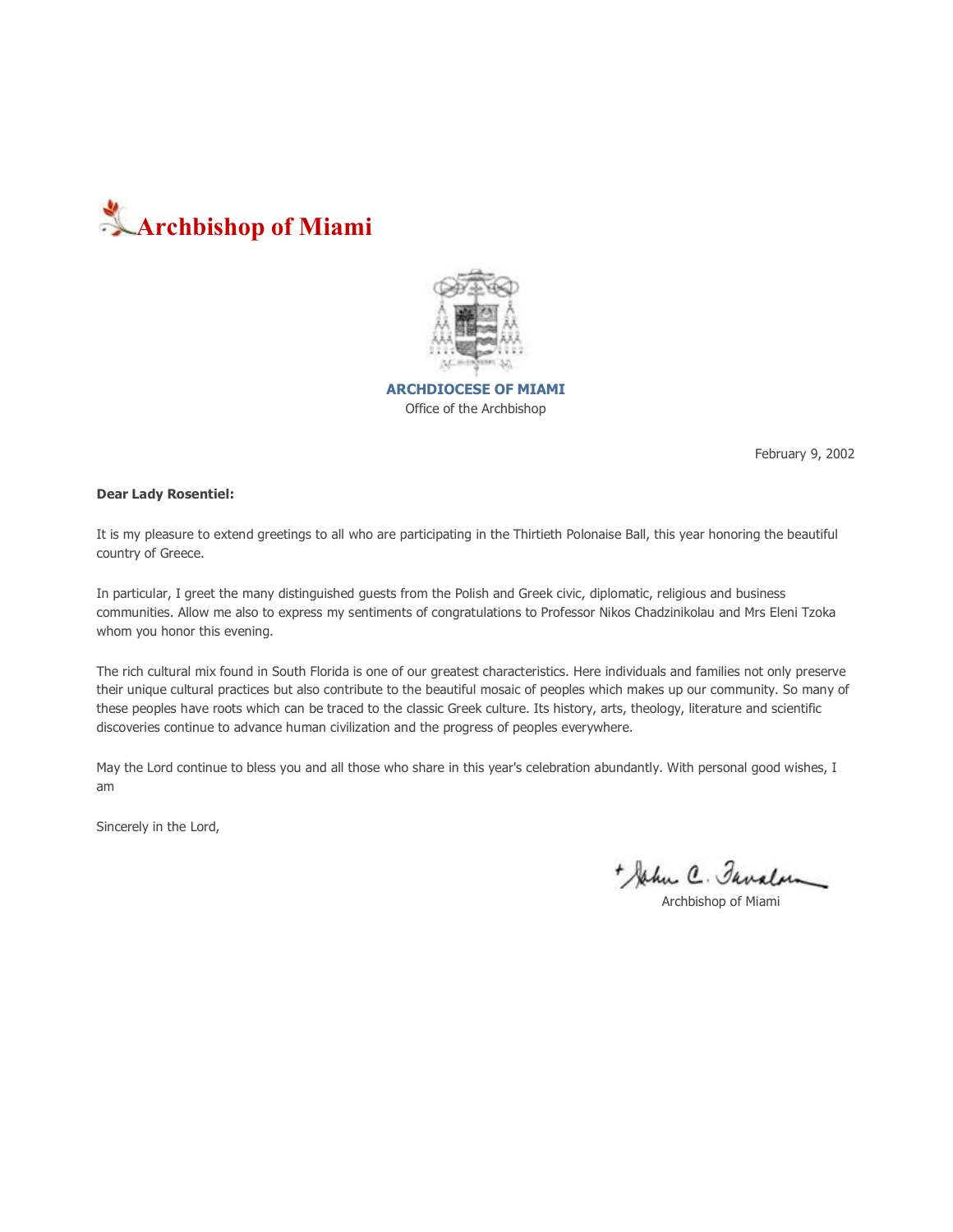

# **THE 30TH INTERNATIONAL POLONAISE BALL CELEBRATING GREECE AND POLAND CENTURIES OF SOCIAL, DIPLOMATIC AND CULTURAL TIES**

by Beata Paszyc

The friendly relationship between Greece and Poland encompasses much history. The mutual respect between these two countries has fostered strong social, cultural and literary ties. The friendship, which started in the 10th century, has flourished throughout the ages and continues today on various levels.

This year the American Institute of Polish Culture celebrates the three decades of its existence. The 30th International Polonaise Ball, in tribute to Greece and Polish-Greek relations was held on February 9, 2002 at the beautiful Wyndham Miami Beach Resort. It began with a lovely cocktail party.

Members of the Polish-American Folk Dance Company from New York wearing 18th century Polish costumes greeted the guests to the Mediterranean Ballroom. The colors of the décor were cream and blue just like the flag of Greece, the emblem of Poland, the gold-crowned white feather eagle proudly hung over the podium, while forsythias on the tables gave the feel of a spring-like joyful atmosphere.

The Ball commenced with the anthems of the United States, Greece and Poland. The Master of Ceremonies, John Wayne, Jr. a well-known singer, opened the Ball. He then read a congratulatory message from President George W. Bush. Mrs. Teresa Janiszewska, Consul of the Republic of Poland read the President of the Republic of Poland Aleksander Kwasniewski's letter. Mrs. Anna Niewiadomska Counselor of Cultural Affairs, delivered a message from the Polish Ambassador Przemyslaw Grudzinski and Ambassador Loucas Tsilas spoke warmly on behalf of the Greek Ambassador Alexander Philon.



**Ambassador and Mrs. Loucas Tsilas,Lady Blanka Rosenstiel, Mr. and Mrs. Oswald Schietse** 

Lady Blanka Rosenstiel, Mrs. Hariett Irsay and Mrs. Elektra Spillis were the Chairpersons for the Ball. Lady Blanka welcomed everybody to the celebration of the 30th anniversary and the International Polonaise Ball in tribute to Greece and Polish-Greek relations. She also acknowledged the presence of the Board of Directors of the Institute to thank them for their efforts, generosity and support.

The following Directors were present: Mrs. Barbara Cooper and Mr. Roman Cooper, the Honorable Maurice Ferre and Mrs. Mercedes Ferre, Mr. Michael Gastom, Mrs. Harriet Irsay, Mr. Boleslaw Laszewski, Mrs. Ande Lippen, Mr. Edward Kruszewski, Dr.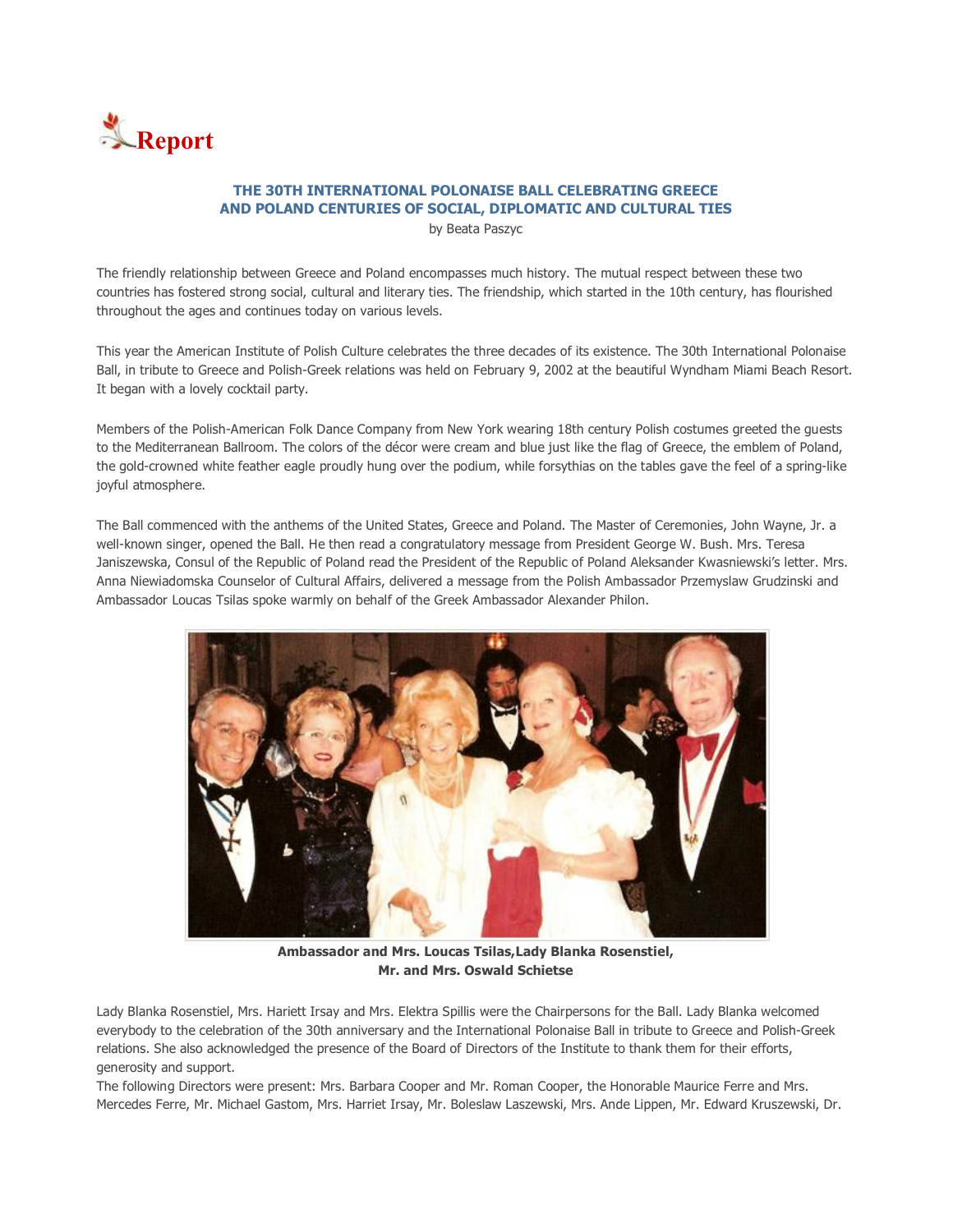Tully Patrowicz, Mrs. Ednagene Schofman, Mr. Edmund Sadowski-Vice President, Mr. Michael Skronski and Mr. John Sullivan. It is a tradition that the Ball starts with the Polonaise.

It was led by Lady Blanka Rosenstiel and the Honorable Bogdan Hryniewicz, followed by Ms. Anna Niewiadomska and Mr. Benedict Markowski, Mrs. Eleni Tzoka with Mr. Ares Chadzinikolau, Mrs. Harriet Irsay and John Sullivan, Mr. and Mrs. Oswald Schietse, Dr. and Mrs. Stanislaw Burzynski, Miss Agnieszka Zakreta with Mr. Ignacy Mitera, Mr. and Mrs. Witold Sulimirski to mention a few.



**Lady Blanka Rosenstiel, The Honorable Bogdan Hryniewicz, Mrs. Anna Niewiadomska; Cultural Attache, Mr. Benedict Markowski** 

After the dance his Excellency Bishop Tomasz Wenski gave the invocation. During dinner guests enjoyed the artistic program. The Polish American Folk Dance Company of NY performed a White Mazur. The Isadora Duncan Dance Ensemble gave a performance of Valse Brillante to music by Chopin. They also danced Bacchanal, which was to evoke the Maenads, the ancient cult of Greek women who worshipped Dionysus, god of wine and ecstasy, to music by Gluck. The dancers finished with a graceful Southern Roses, waltz by Strauss. Then, Mr. John Wayne Jr. sang some beautiful songs in his golden tenor-baritone voice. All performances were received with great enthusiasm.

Lady Blanka Rosenstiel received proclamations from the Mayor of Dade County Alex Penelas, and the Mayor of the City of Miami Emanuel Diaz.

Super Angels recognized for their heart and generosity were called to the stage: George Batchelor, Stanislaw and Barbara Burzynski, Basia and Roman Cooper, Harriet Irsay, Ande Lippen, Andres and Jane Molina, Peter and Elektra Spillis.

Agnieszka Zakreta, Miss Polonia of the World 2000, presented the flowers.

Consul Teresa Janiszewska and Mrs. Anna Niewiadomska, Counselor of Cultural Affairs, representing the Ambassador of Poland awarded a very special recognition Amicus Poloniae to Mr. and Mrs. Walter Beaman, Mrs. Harriet Irsay, Mrs. Ande Lippen, Mrs. Hanna Saxon for their outstanding efforts to promote development and cooperation between Poland and the United States.

Dr. Tully Patrowicz, who was just appointed by Governor Bush to Florida's Board of Medicine, and with his family celebrated his birthday at the ball, introduced Dr. Henryk Roztoczynski. Dr. Roztoczynski from Chicago, received a special recognition for his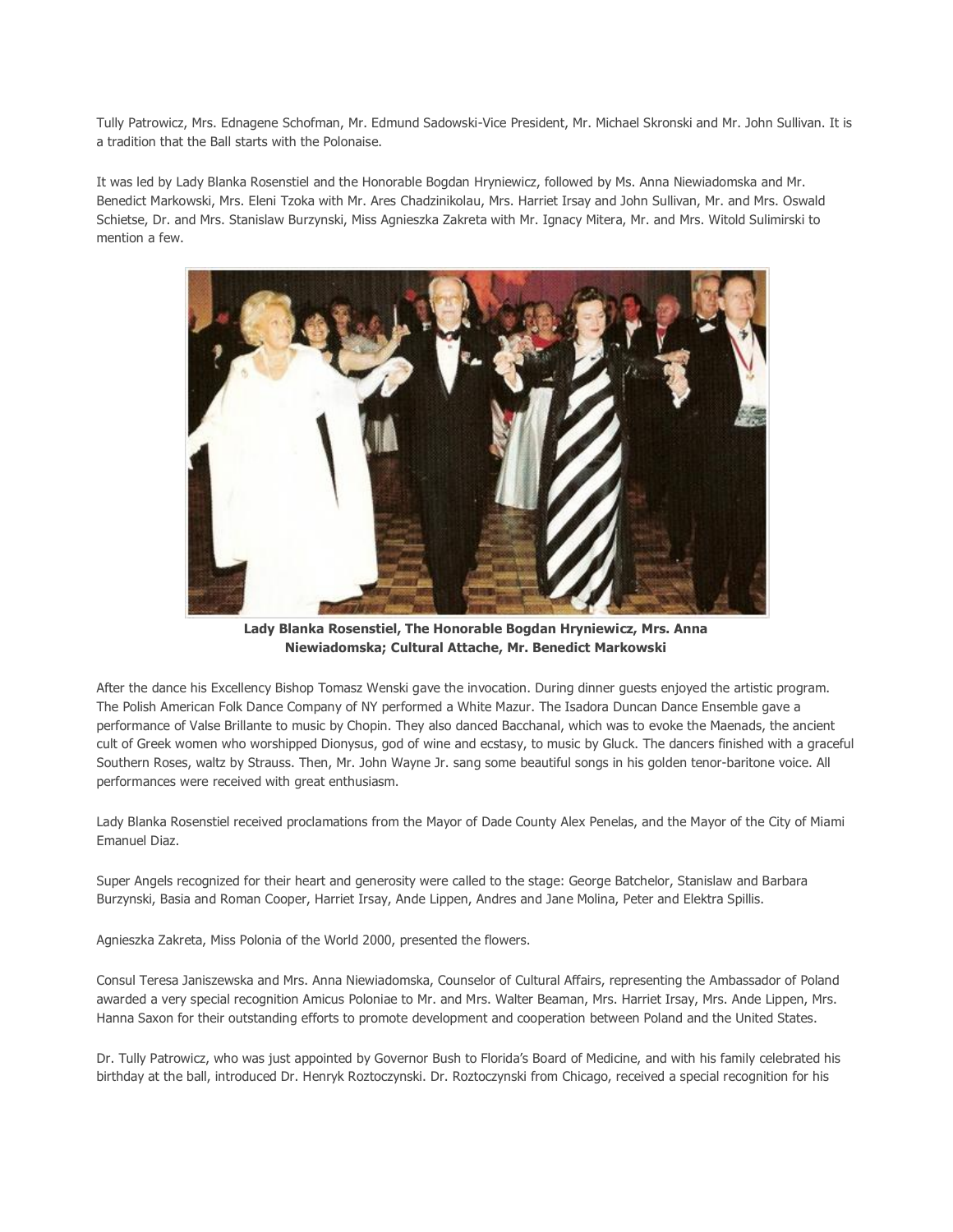charitable efforts in the field of medicine.

This year Gold Medal recipients were Mrs. Eleni Tzoka for her achievements in the field of entertainment, and Dr. Nikos Chadzinikolau for his promotion of Greek and Polish cultures. Both came from Poland for this occasion.

Eleni is one of the most popular Polish singers who through music promote both cultures all over the world.

Dr. Nikos Chadzinikolau is a great poet, translator, and historian who has had over 100 of his works published. He has devoted his life to promoting Greek culture in Poland and Polish culture in Greece.

Eleni and her band took the stage and sang Greek and Polish songs, which invigorated the guests as they danced happily to the Mediterranean tunes. Dr. Chadzinikolau proved to be a talented dancer and gave us a performance reminiscent of the dance by Anthony Quinn in "Zorba the Greek". The guests danced the night away, and left with a new awareness and appreciation for Polish and Greek cultures.

There was a warm atmosphere at the Ball enjoyed by all the guests many of whom traveled long distances; Dr. Nikos Chadzinikolau, Ms. Eleni Tzoka and Mr. Ares Chadzinikolau from Poland; Ambassador Loucas and Mrs. Tsilas, Ms. Agnieszka Magdziak-Miszewska the Consul of Poland from New York; Ms. Teresa Janiszewska, Consul of Poland, Ms. Anna Niewiadomska, the Counselor for Cultural Affairs from the Embassy of Poland in Washington DC; the Honorable Chester Hryniewicz, the Honorary Consul of Poland in Puerto Rico; the Honorable Stanley Balzekas, the Honorary Consul of Lithuania; Mr. and Mrs. Oswald Schietse from Monaco; Dr. and Mrs. Stanislaw Burzynski, Dr. and Mrs. Ted Darocha from Texas. Mr. and Mrs. Roman Cooper from Chicago brought 36 of their friends including:

Mr. and Mrs. Walter Kotaba, Mr. Krzysztof Kurczaba and Ms. Jolanta Lorente, Dr. and Mrs. Henryk Roztoczynski, Dr. Anna Szpindor-Watson and Mr. John Watson, Miss Agnieszka Zakreta; from Ohio, Mr. and Mrs. Chester Partyka, Mr. Andrzej Pawlikowski and the Szalek family from San Francisco; from Washington DC Drs. Christopher and Maria Michejda, Mr. and Mrs. Ethan Burke; Professor Marek Chodakiewicz from Virginia, Ms. Anna and Katarzyna Karkowska form New York. From Miami, the Honorable and Mrs. Maurice Ferre, and representatives of the Greek community, Dr. and Mrs. Jerzy Kyparisis, Mr. and Mrs. Steve Prevolis Mr. and Mrs. Peter Spillis, Mr. and Mrs. John Scurtis and many more.